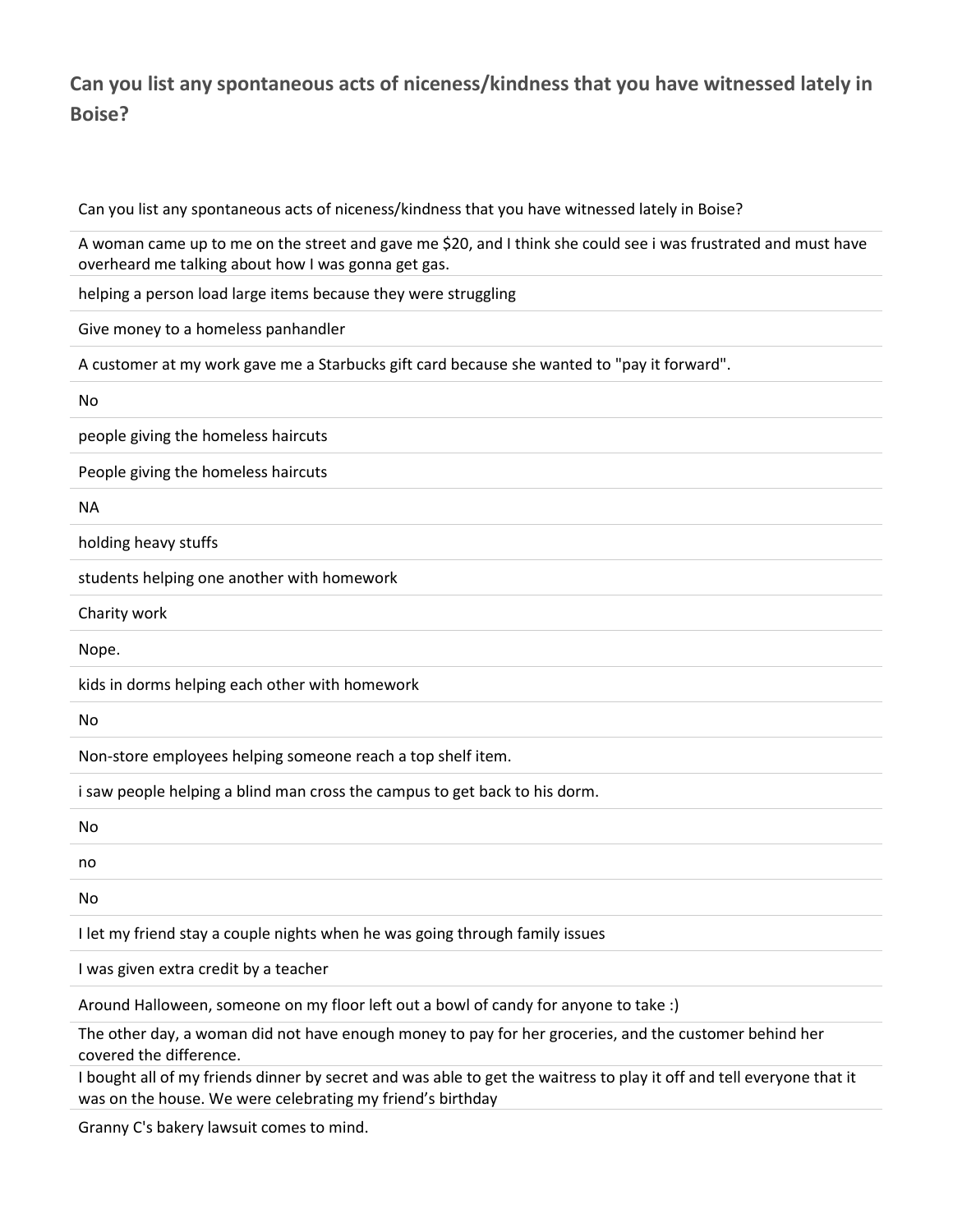I saw someone give cash to a homeless person as I was driving to class

Genuinely just happens all the time

No

providing supplies to the homeless

lots of compliments

I've seen two people stall out on the road the last few weeks and people got out to help push them into a safe spot. I was buying groceries the other day and the person in front of me offered to pay for my stuff because she saw I had diapers.

mutual aid initiatives, Professors supporting their female colleagues during this turbulent time at BSU, women supporting women.

no

Boise State University allowed students to access a public pantry.

No, only bad events

in Boise state campus a lot of people always hold the doors or at least make sure that the door is open

nice sayings on post-it notes

There was a bystander on the freeway who witnessed an accident and immediately called 911

nice saying on post-it notes around campus

Someone letting me go infront of them in line today because I had only two items

I work at a gym, and the joke is that nothing ever gets stolen. Hell, I've seen people return wallets and new IPhones without so much as thinking about stealing them them, just because that's the way people are around here.

picking up garbage

I saw a customer pay for the customer behind them at a coffee shop.

A car didn't slow down or stop when a girl was crossing the street and a guy pulled her out of the way

Boise State University offered a food pantry for students who need financial help or need.

Someone opened the door for me

Opening the door for others

giving

I had my hands full and was walking to a door. Before I even tried to open the door, some woman ran over and opened it for me. I use to live in California where I use to get doors slammed on me. In Boise, everyone is so kind and holds the door open for people.

An act of kindness I have recently witness was when someone dropped their belongings and someone helped.

Students opening the door for each other on campus.

People holding doors for one another Helping people who drop something by picking it up and giving it back Helping someone find something in a store (not an employee) Return dropped money to the individual/bringing it to the management in case someone is looking for it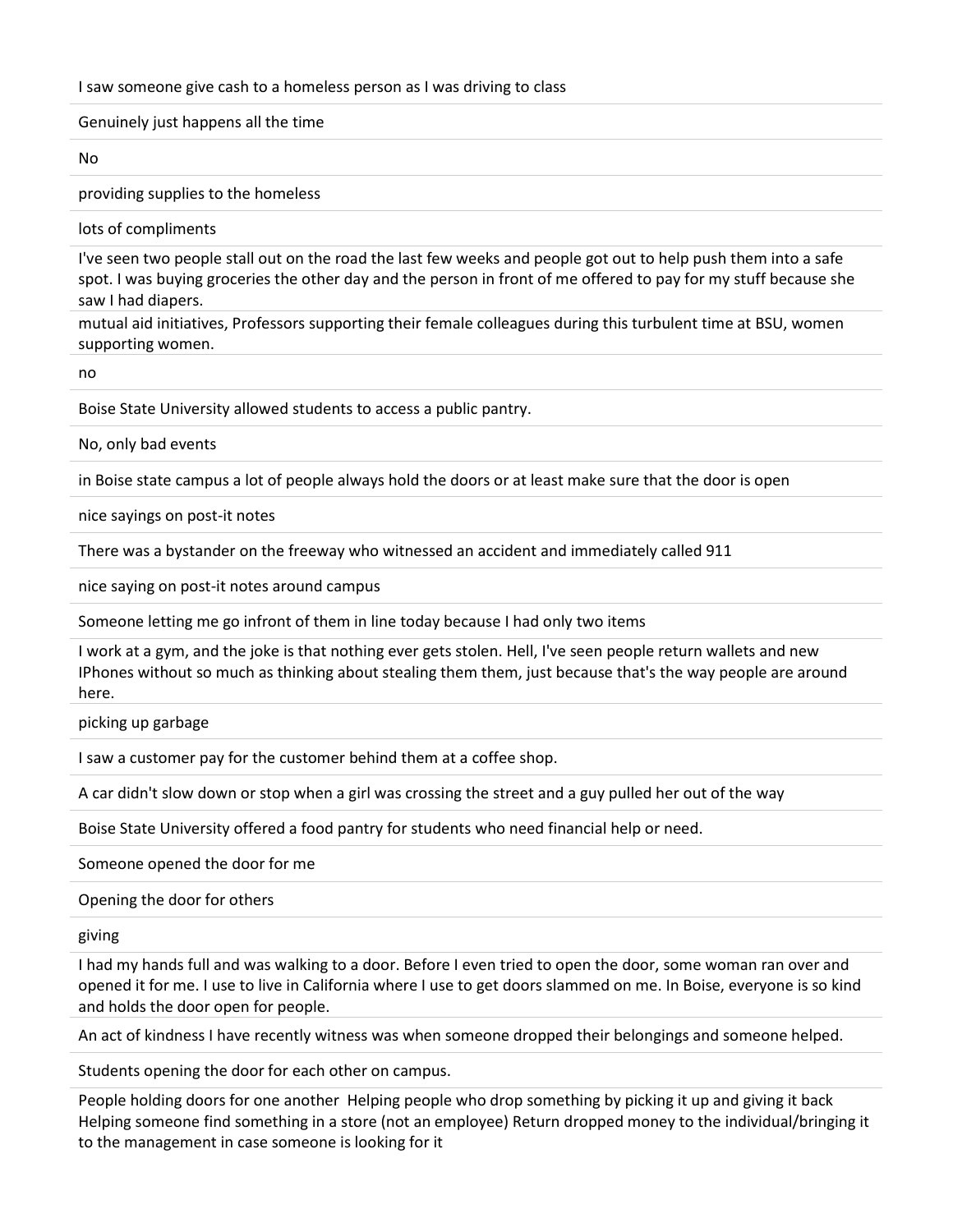no

no

There is a blind student on campus. I constantly see students helping him find a table in the cafeteria or his classroom.

no

A stranger paid for my coffee one morning

People hold the doors open, people smile, people say please/ thank you, people want to help (to a certain degree). I overall enjoy the people of Boise right now. (I do fear that Boise will overcrowd soon...)

My roommate helped me when I was sick

There is a visually impaired student on campus and i have often seen kids helping him get to the places that he needs.

no

people complimenting each other, opening the door for others, and being respectful.

None that ive seen

Buying a drink for the person in line behind you.

Helping homeless people

N/A; I haven't been to Boise since 2016, but don't recall seeing anything spontaneous acts of kindness. I was there for Air Force training for approximately five weeks. When I was off-base, people in general seemed kind.

People reaching out to the homeless.

people helping others when sad

A compliment from a stranger

Any part of the mutual aid to help our community currently without a home, kindness and empathy from professors and peers.

I gave this lady asking for food a rotisserie chicken on my way out of the store

N/A

A man falling off his bike on the sidewalk on a busy street and multiple cars pulling over and individuals getting out to help him.

Seeing a wave of people help out a close friend of mine by donating money for her mother to far was in the hospital.

People helping the homeless

No, I don't live in Boise and go to school online.

Yesterday, this lady was driving on the wrong side of the road, and a biker let her know. It probably saved her life.

I don't live in Boise.

no

I saw a person help an elderly man cross the rode.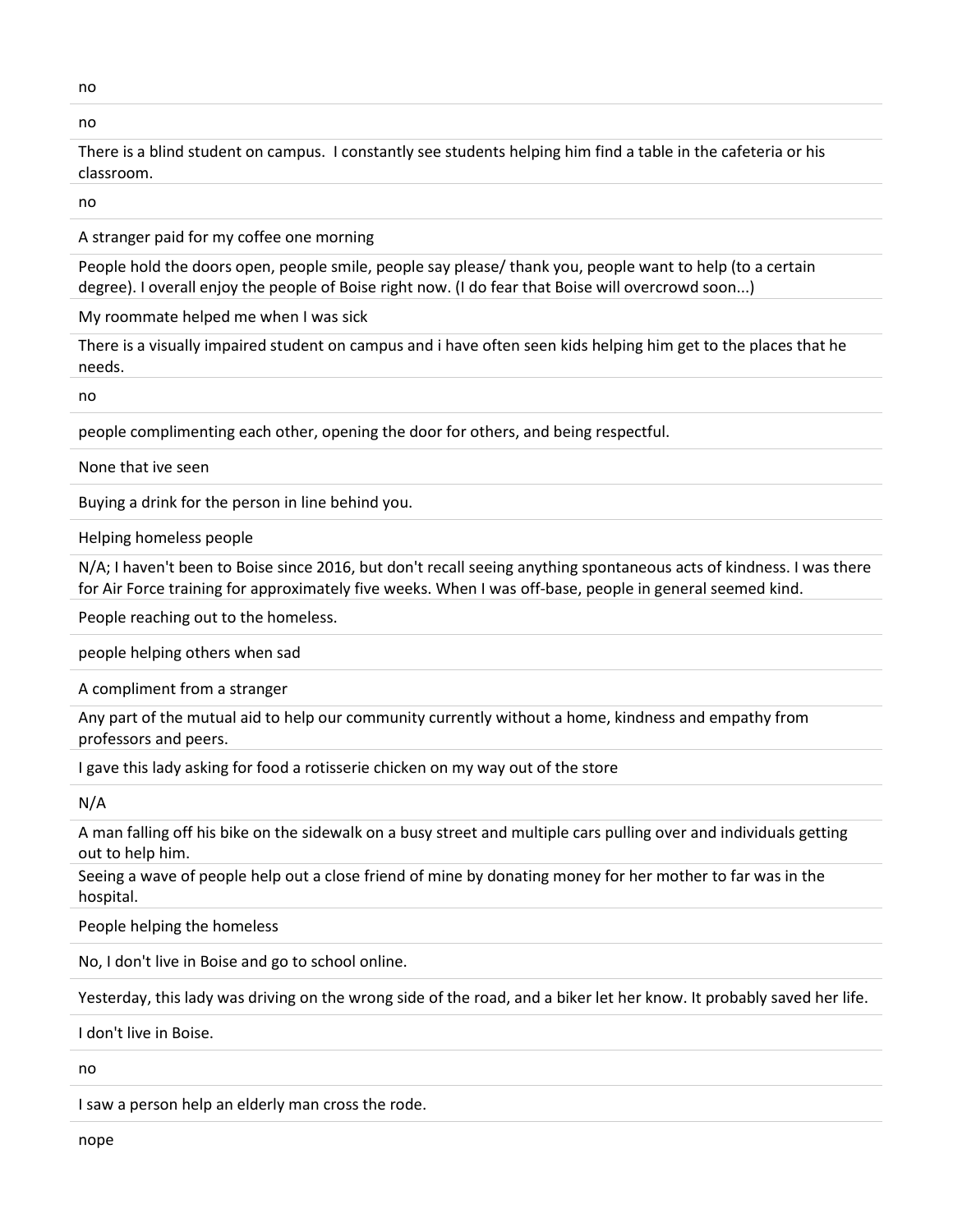N/A

Giving money to the homeless, holding doors

Some random person came up to my sister and told her that she looked amazing that night. She felt Insecure about what she was wearing until then.

No people picking up trash by the river someone returned my wallet. n/a no Moving a shopping cart for someone in one of those electric ones since it was in their way no

increase of flags in the city supporting minority groups

Person buying food for a person experiencing homelessness

I cannot recall

Students walking with and guiding another blind student in the SUB

Students in my class at BSU were really respectful when we discussed a sensitive topic.

cars yielding to let another person drive by, instead of just going in front of them.

I have witnessed someone help a disabled person put there plate away in the cafe.

no

N/A

I walked a blind man back to his dorm one night.

Drove a random class mate to her hometown for thanksgiving because her car broke down

i walked this person who was visually impaired back to his dorm.

I saw someone help an elder with their groceries

pi kappa alphas philanthropy week raised money for the boise burnout fund

A friend giving a homeless friend a place to stay until they could find an apartment

The other day I say a person giving a homeless man a blanket and a sandwich out of the kindness of their heart. Especially since it is getting cold out it only makes sense to help them out.

no

someone buying coffee for the person behind them

Just a smile goes a long way.

Not off the top of my head.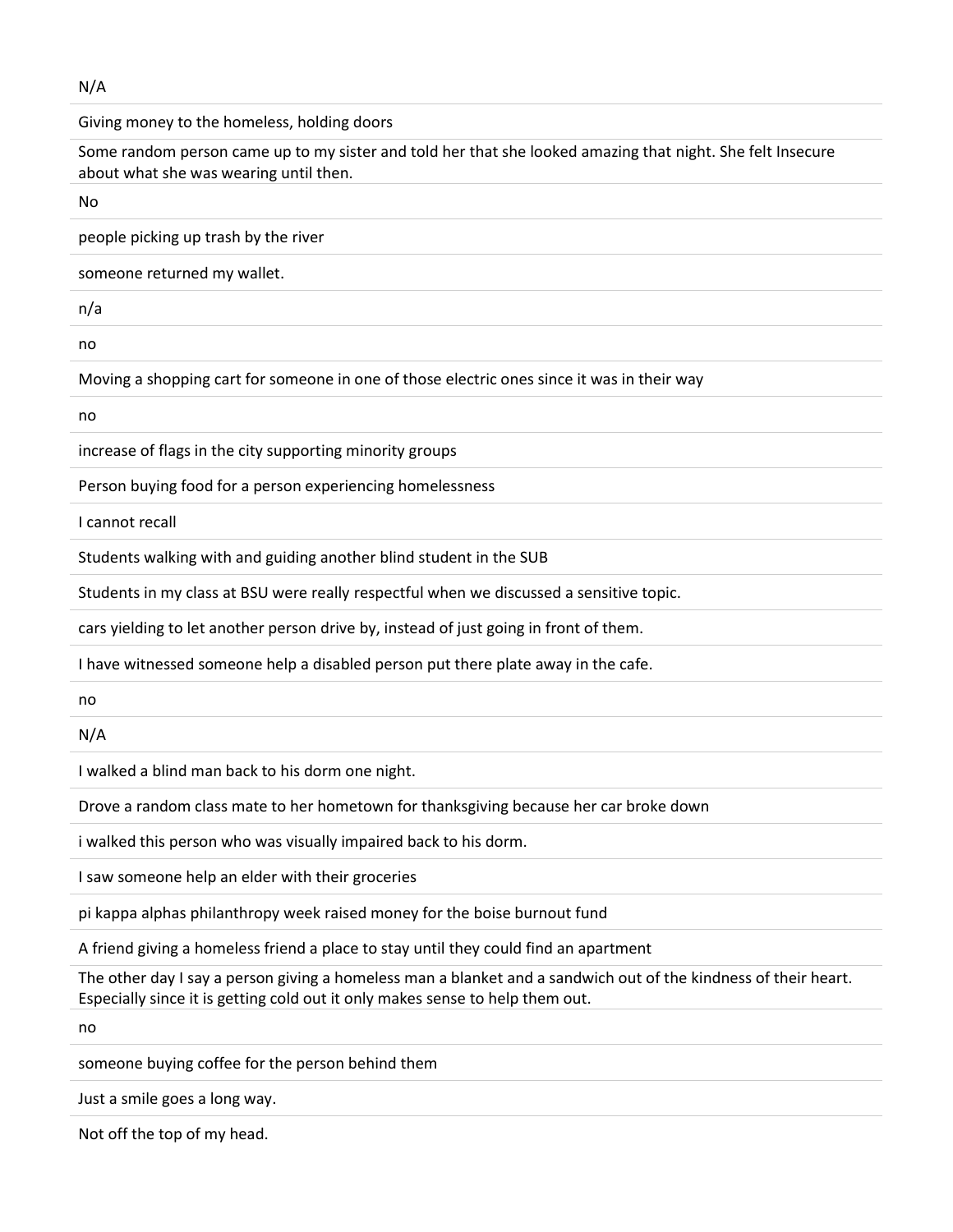An unknown guy giving food and money to a homeless person

Our neighbor saw us trying to hang Christmas lights and he came over and helped and even let us borrow his extension cord.

Nothing really comes to mind that seems out of the ordinary. Boise is very nice city that has many charities for its homeless population.

na

N/a

Someone helped change a woman's tire on the highway

| None |  |  |  |
|------|--|--|--|
| None |  |  |  |
| No   |  |  |  |
| .    |  |  |  |

No

I witnessed someone break down in the middle of the street, and 3 people had stopped to help them as they were in distress and did not know what to do.

1 Refugee

Every day, on my way to work, I drive down 15th Street (under the bridge by the skatepark) and I often see people giving money or food to the homeless people that sit on the side of the road. Also, I have seen various people pay for the people behind them in lines (as a fast food worker) and have had people pay for me. I have watched people pick up trash on the sides of the roads, had people smile and say hello along the greenbelt, and had people hold doors open for me.

giving money to homeless

N/A

N/A

While I was driving one evening on Chinden, I saw a man pulled over his car and gave his jacket to another person who was walking on the rain.

No

I was turning onto a busy street and a girl let me in

My boss stays after work to cook for the homeless.

My sister gave money to a homeless veteran.

People here are very king and respectful in your opinion.

I just saw a young guy help an older lady get all her groceries in her car a few days ago

helping a blind guy

Donation of thanksgiving food

No

Recently watched a college girl help a blind man cross the street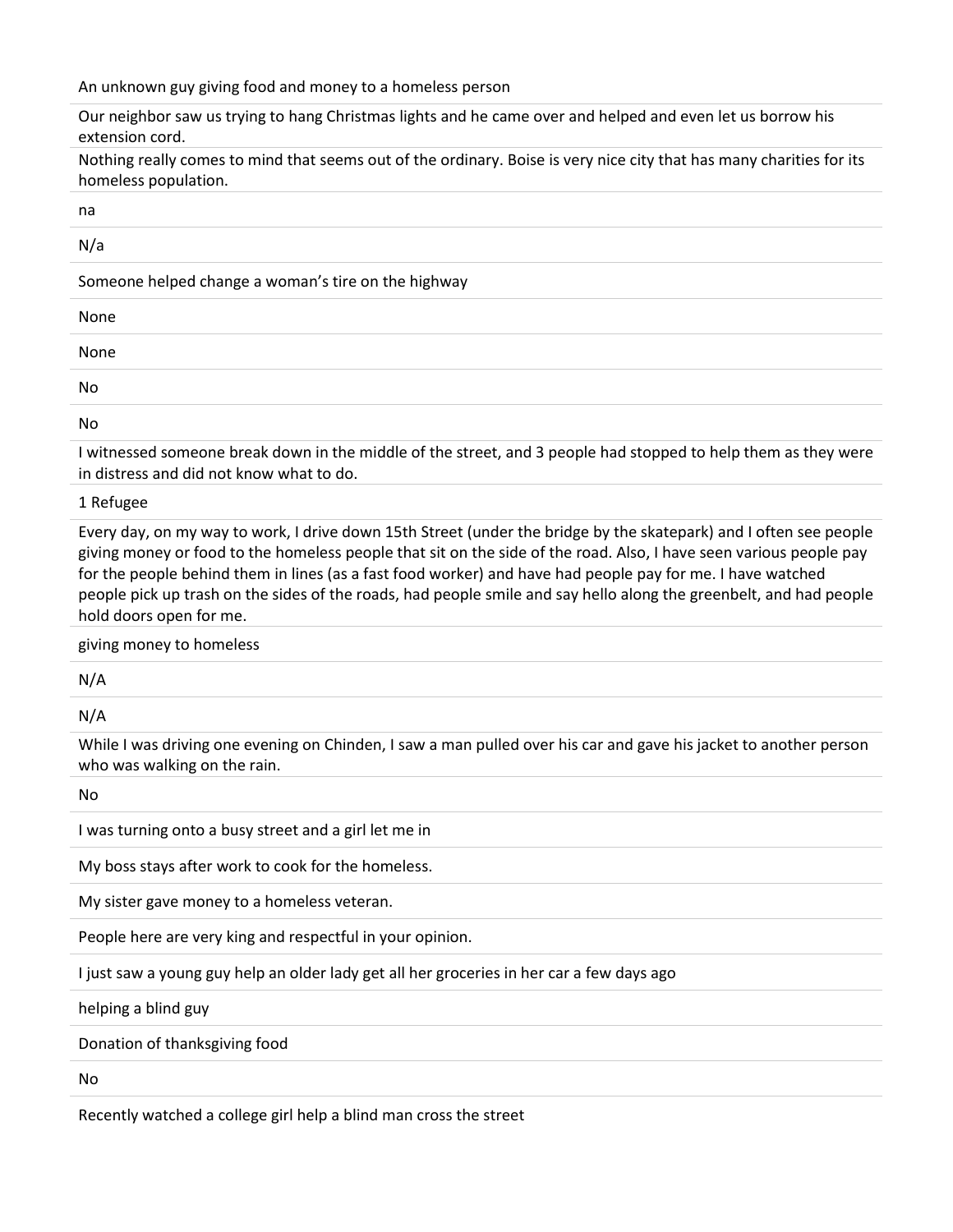People buying coffee for the car behind them at a coffee shop drive through

someone returned my wallet.

People just being kind to each other, helping a blind person cross the street

No

There was a stand behind Black Rock with bouquets of flowers that said "take one, Venmo what you feel." So the flowers were technically free (my roommate vented though). This random kinds felt very representative of Boise.

Someone in front of me at a drive thru bought my coffee.

Not really

There was a stand right behind Black Rock that had bouquets of flowers and there was a sign that said "take one, Venmo what you feel." So the flowers were technically free (my roommate vented though) but I thought this kindness was just so representative of Boise.

no

my family donated \$1000 to my sorority philanthropy

no

door holding, campus food bank donations, Boiseans are almost eager to clear crosswalks and hold space for merging in intersections

No

No

None off of the top of my head, the citizens of Boise are relatively nice for the most part.

Giving money to homeless, multiple winter clothing donations, emotional support/ therapy dogs at the airport during holiday travel season.

Trash pick up

A guy fell off his skateboard, and bystanders stepped in and helped him

people picking up trash on the way to class

Someone picking up an object dropped on the street by another person who didn't realize they dropped it.

holding the door for someone

No

Nothing

I have witnessed some people helping each other with directions

Groups gather to divvy out donations to the homeless

The other day I gave a homeless person a bag of bagels.

paying for someones coffee behind you in line

No

Toys for Tots at a shopping center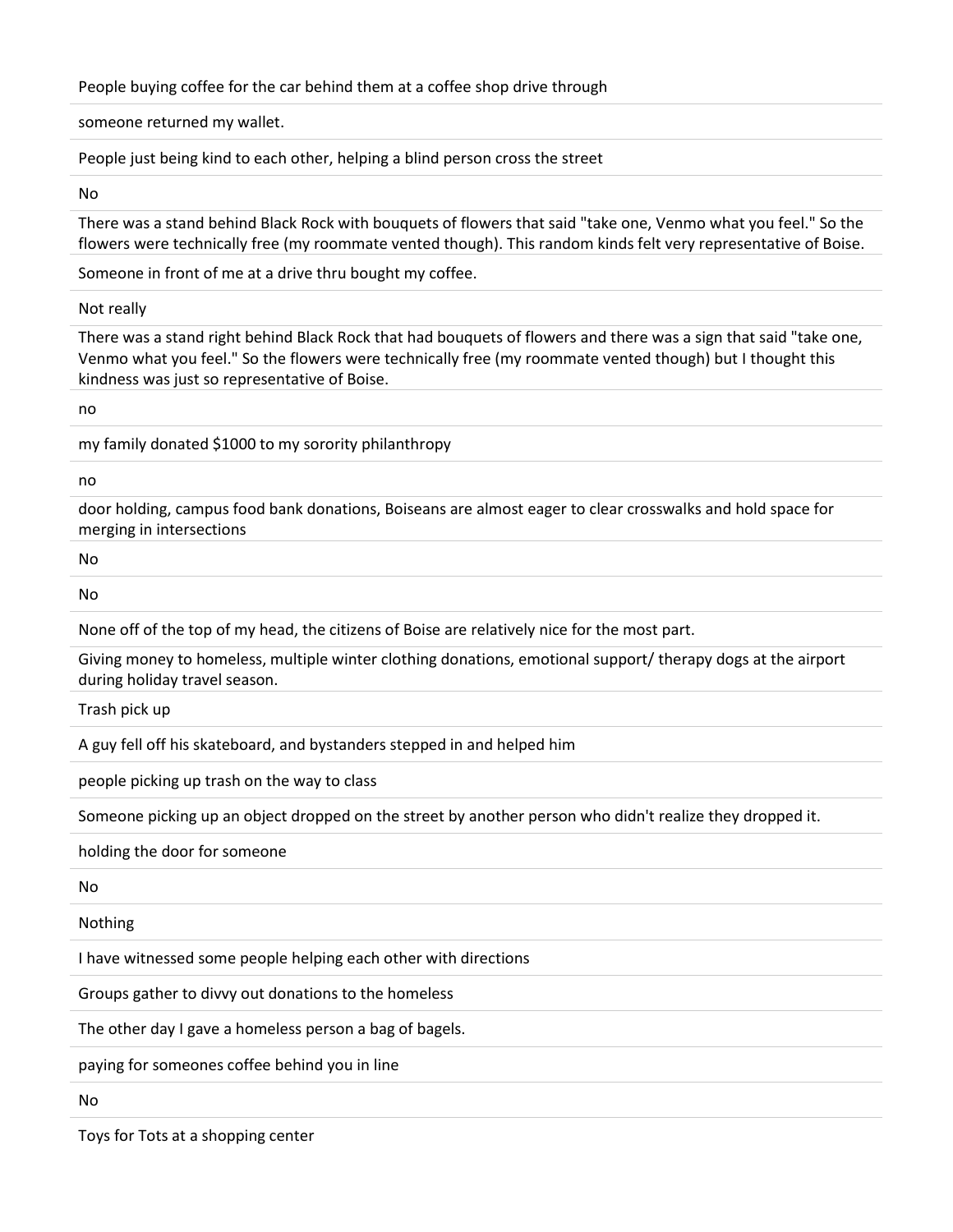Someone paying for coffee in a line at Sbux, letting cars in during busy traffic. That's all I've seen lately.

I was eating a burger outside of Bad Boys on vista over the summer, when a lady (possibly homeless) went up to the order window and asked for a cup of water. The girl at the window gave her the water and then asked if she had had anything to eat. The lady answered no and the girl working at the counter gave her a free burger and fries. The lady was so appreciative. I thought it was super nice of the worker to do that, she was young - definitely high school or college aged.

Helping someone parallel park and someone helping another person pick something up.

No

Someone helping another person in downtown pickup their spilled groceries when they slipped.

Someone buying food for the homeless.

People holding doors open, everybody saying hello to each other, etc.

I got into a fender bender while Doordashing and the people who were around when the accident happened helped me, they helped me file a complaint with BPD, and helped tie some of my stuff together so that I could make it home.

Not particularly but I know it has happened in my presence

None.

After someone flew off a scooter on the sidewalk, I witnessed two people offer to help with first aid.

Paying for my drink in a drive through line

No

Not off the top of my head. I feel like I see so many kind acts in Boise that they don't really stand out to me anymore.

n/a

Just opening the door for people

Charities and Food Drives

Professors helping students with things they dont have to. Taking the extra time to really make sure students are okay.

Feeding Homeless

There was 2 mothers and about 4 children roaming around the sub a few weeks ago handing out little clear baggies with candy and a nice note basically saying you can do anything and they believe in me. Made my day!!

none

i think it's very nice when people just smile at each other while walking through campus. a quick smile can go a long ways for some people.

people pulling over to help someones car on the side of the road

My friend (Boise native) offered to help me with anything since my boyfriend just had an emergency surgery

Someone paying for a strangers food

Helping clean off the streets and helping the poor.

Paying for another's coffee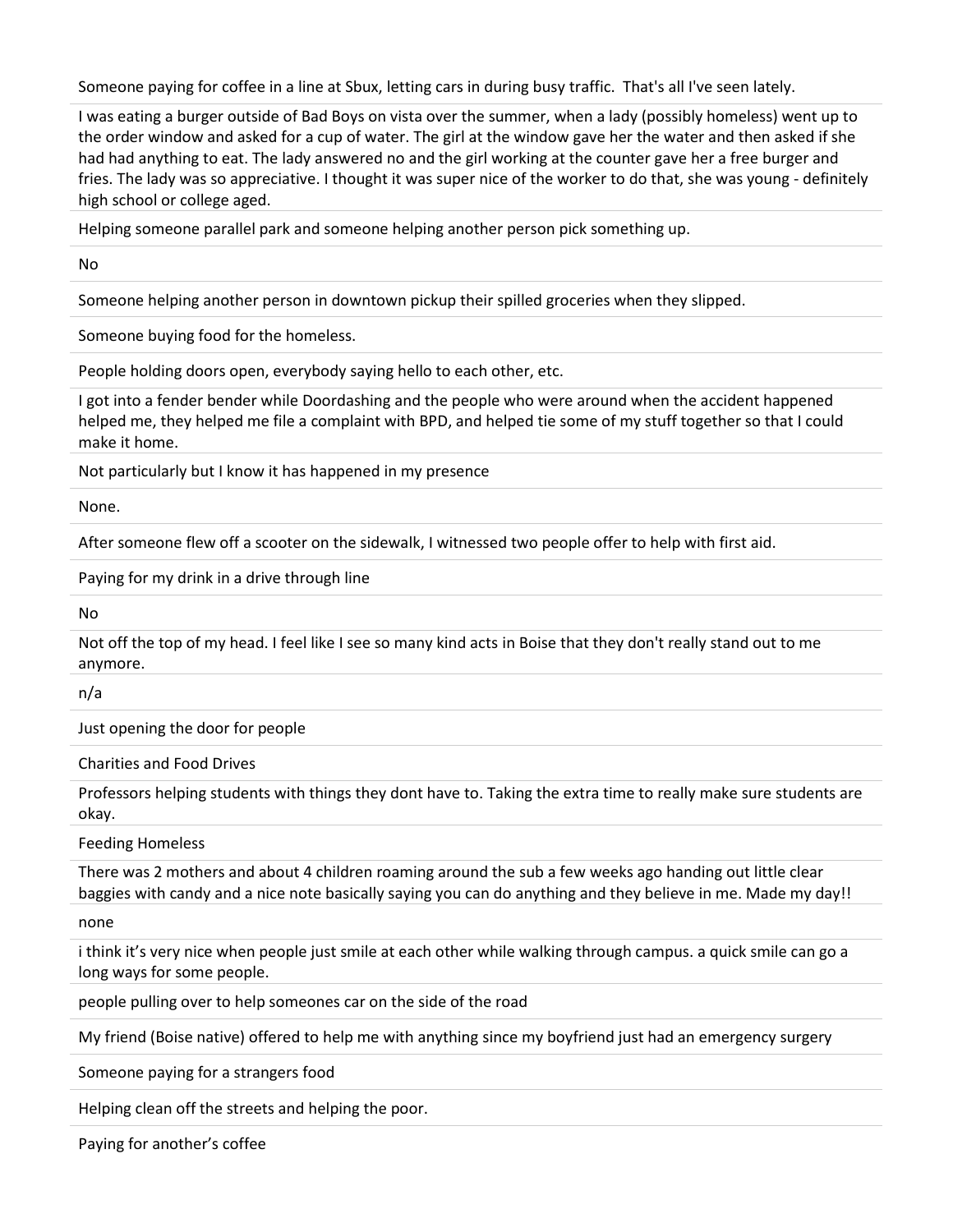Changing of a tire

Someone picking up something for someone that they dropped on the street.

Giving homeless people meals, giving someone a ride, buying someone lunch

Giving money to someone who was hungry

None recently

No

I work at a coffee shop, and having people come through drive through and pay for the car behind them a regular act I get to see almost on the daily

At a recent event, my friend noticed that I won a raffle prize, but I didn't hear the announcement. He took my prize and brought it over to be with a big smile on his face and said, "Did you hear?! You won!" It was so nice of him. :)

Donation drives

People who move off the trail cheerfully when I ask to pass on my bike.

My neighbor dropped off extra tomatoes from his garden

patron at Dawson Taylor downtown talking calmly to a mentally disturbed person

A guy in front of me at the grocery store paid for groceries for the person in front of him who could not pay for all the groceries and was having to put some items back.help the homeless

People spontaneously will say Hi or Good Afternoon by just taking a look at them or giving them a Hi & they always say Hi back.

I saw a man drop his wallet at Target and a man behind him went out of his way to return it.

Holding the door or elevator for a stranger

A pay it forward chain at starbucks, a group of ladies picking up trash at the park

Students helping a fellow blind student navigate his way.

people holding doors giving strangers compliments and paying it forward… ie: buying agra gets coffee etc

People bring up my trash cans. Very friendly all the time . Cooked meals when husband sick.

A woman held the door for me bc she saw I had a baby

Neighbors helping out at the Goose Creek fire.

No

Pay it forward in drive through when another car purchases food for a stranger; stranger stopping to help us with a broken down vehicle

Lately? No. I haven't been out and about much.

Groups going to Hospitals to show appreciation for health care workers.

picking up litter. letting someone in line. being kind and friendly

Giving to homelesa

No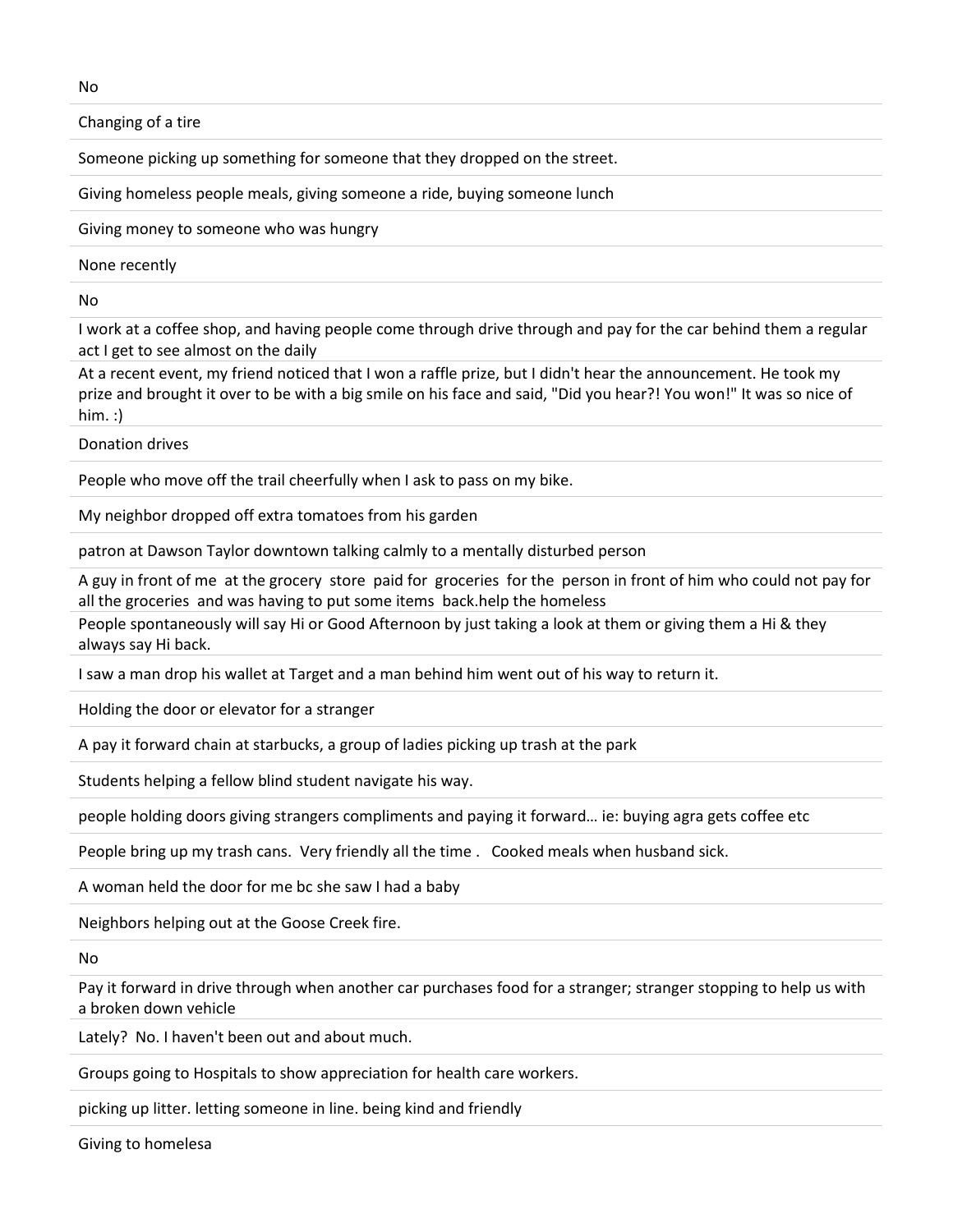strangers help pushing a car, folks on "poop duty" on the trails

Someone helping me out of a tight parking spot

Person at the dog park ran after and captured someone's dog that got away from them. Also, neighbors helping neighbors when foothills fire broke out this month, potentially putting lives and property in danger. Neighbors helped others evacuate people and pets, plus used hoses to try to dampen areas around the houses that could have been burned.

A mom got off an airplane and forgot her stroller. Another passenger told the mom that she would get it for her.

I saw someone help with groceries, and someone help a cyclist

Extra concert tickets left for pay it forward

Saw someone picking up trash in the park.

Holding the door. Picking up something for a person who dropped it

My neighbor came and scrubbed my driveway when an F bomb was painted on it during the election because I had a Trump flag in my yard.

People are very good at helping animals in need

Traffic stopping to accommodate an elder crossing the street, blsnkets being delivered to Corpus Christi house

Signage supportive of health care workers

Letting someone behind you go first in grocery store.

Giving \$\$

I witness acts of niceness/kindness most every day. From smiles to paying it forward to donations, etc.

holding the door for someone to enter in front of you, allowing someone to go ahead of u in line, a cashier noticing I was having anxiety about running very late that they opened a register just for me.

Someone offering to take a picture of me with family

Neighbor made gorgeous bouquets from cut flowers in her garden and put about 10 out on the side walk with a note to take one. I took one and shared the story and showed off the bouquet with my next zoom meeting. Later I saw my middle-school neighbor biking home, with a bouquet in one hand (for his mom!!). That small act spread lots of joy.

Taking off shoes and socks to open a car that is stuck in deep water

I locked myself out of my car. The man who came to open my door was able to reach in the slightly open rear window and unlock the door— something I had not been able to do. When I was ready to pay the stayed cost for his service, he said he didn't feel right charging me because he solved my problem in less than 10 seconds... he hadn't even gotten his tools out of his car. For me, his generosity turned a bad situation into one of renewed faith in the goodness of people. I gave the man a good tip but his action was worth more than any money I might've given him.

Allowing cars onto busy streets

Somone paid for my groceries.

AAA was very nice and helpful, who else carries printed maps?!

my neighbor mentioned we should get together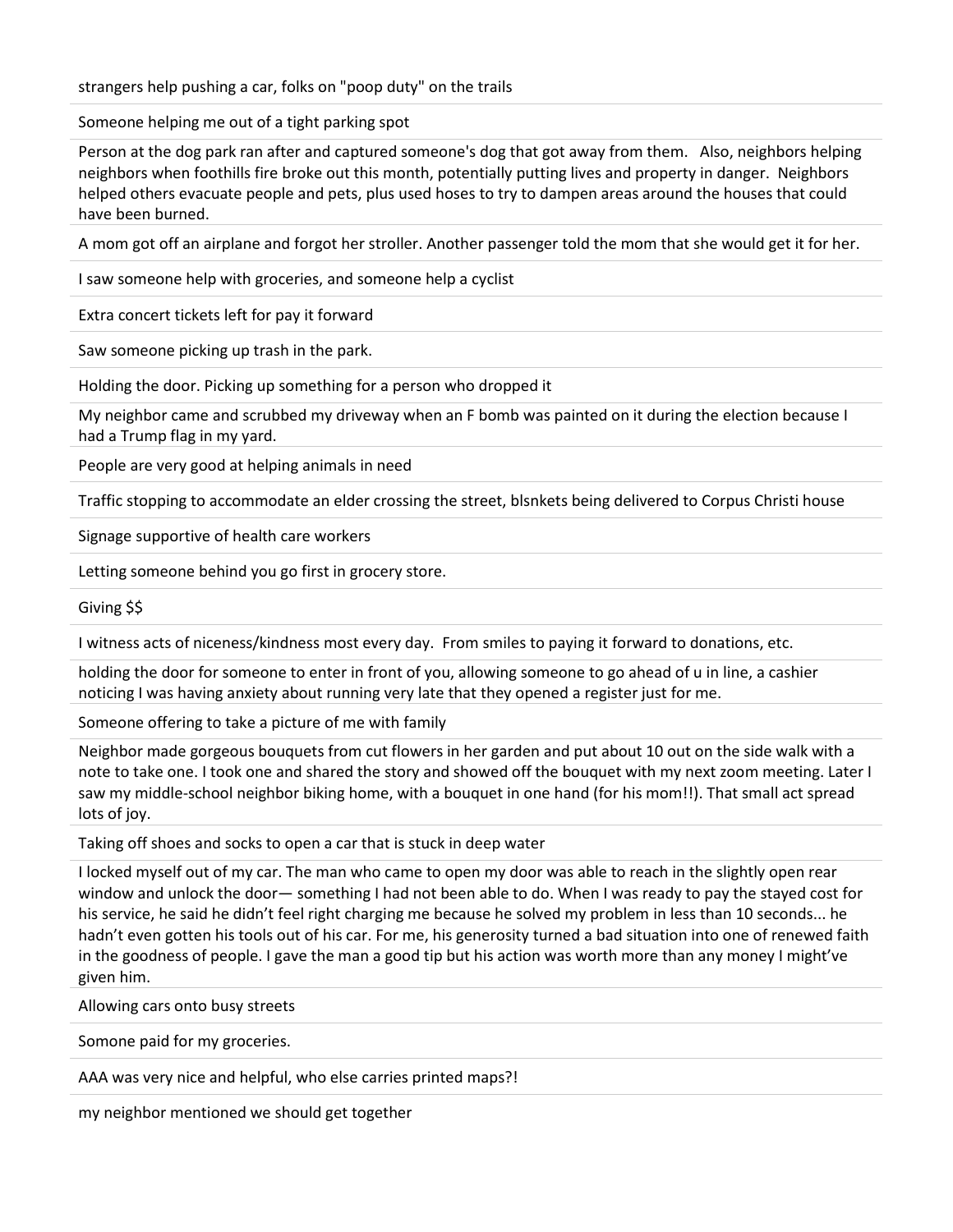Being nice to others everyday

Helping up someone who had fallen.

Only acts of indifference or abuse

Not in Boise. Recently witnessed two acts of kindness in Thermopolis, Wyoming.

People sharing what they ha e through Buy Nothing groups

Yes

Not lately

Tipping more than the normal amount for food servers.

Helping an older lady who tripped on sidewalk with getting up and picking up her groceries.

Neighbors sharing fruit and veggies from gardens, helping elderly persons with lawn work, and bringing items from store for those sick at home with Covid. Neighbors all looking for a lost child. Neighbors helping find lost pets. Persons helping others at grocery store with heavy items or helping shoppers to find items. Wallet being returned when left at post office - complete, with everything inside. Bank tellers calling me by name. Too many to list!

No

People helping to put out the Goose Creek fire

No

Trash cans / newspapers. Brought to residence

Everyone stopping their auto for young kids to cross a street.

People helping stranded owl on freeway

My neighbors went out and dug goathead weeds

Neighbors helping each other during the fire in Eagle

Someone paid for mine and a friends soda.

too many to list...recently, the lifeguards at the Downtown YMCA are patient with elderly members...really patient. :)

Neighbors helping with elderly neighbors needs/ Coffee paid for in Drive thru / returning grocery cart for someone /

Stopping for a pedestrian at a crosswalk

Buying lunch for a Vietnam Veteran anonymously when out to eat. Had the waitress put his meal on our tab.

None first-hand.

Families bring food and treats to healthcare workers, social media posts of appreciation, helping move a stranded car to the roadside, opening doors, allowing others to go first

Yesterday evening there was a woman huddled it a corner outside 36th street albertsons as it was getting dark and cold. I asked her if I could help her and she said she was cold. I ran home and came back 15 min later with a blanket and a coat, but someone else had already provided her with a warm coat and she told me she didn't need the blanket.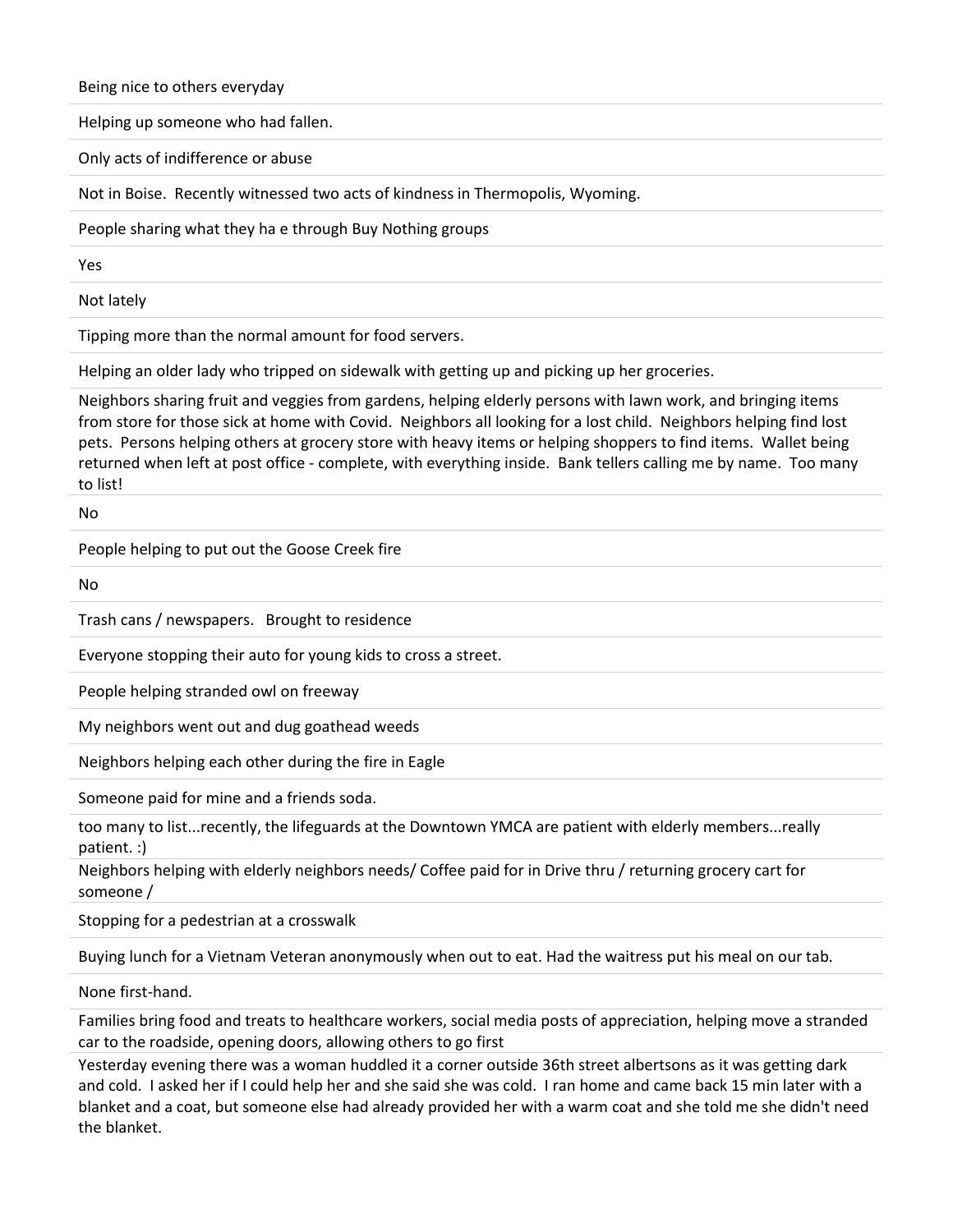buying lunch for health care workers

Two people helped my friend when she fell and her bike landed on top of her.

A lady paid for another ladies items at the store because the lady was short.

Donations to the Closet non profit organization helping teens

None

Often wallets are returned with no missing items/cash

People helping others with vehicular problems, pushing, tire changing, giving someone an umbrella when they are caught in the rain

Inviting strangers to join in a game, picking up something someone else dropped, etc.

Paying for the next person in line's coffee/ect.; giving goods to people in need; giving someone a hug when theyve had a rough day or bad news.

I have only witnessed road rage increasing, people yelling at others, and general anger WAY more than I have ever witnessed before.

Outpouring of support for our healthcare workers during the COVID crisis; random homeless person helping a cyclist when they crashed in Boise; hearing that TreeFort 2021 was fun, safe and people were caring for eachother by being kind and following the health protocols.

No

none. in fact, quite the opposite spontaneous acts.

person helped an older gentleman find missing eye glasses in park

Doors being held open, being let into traffic, pay it forward at a drive-thru

I saw someone help another change a tire on the side of the road.

I see it all of the time, but I know of a citizen that payed for dental restoration for a McDonald's worker because the McD's employee brightened her day every day. This was done anonymously and she just wanted to help her brighten her smile.

Paid an elderly couples lunch tab.

People in drive throughs paying for the person behind them

Holding a door open. Offering to lend someone something in need.

为新冠故去的人捐款

Car gives way when people crossing as always

People always help me load the heavy stuff every time I'm in the parking lot in HD/Lowe's, etc

A couple that my elderly mother and I did not know bought our dinner as a random act of kindess

Sustainability efforts during events, volunteer clean-ups at Anne Frank Memorial

NO. Boise has become an un-nice place. People are rude, the traffic behavior is unkind. And people are willing to use their bodies against me and my health in not wearing masks and getting vaccinated. That is a huge threat to "niceness" when your very health is imperiled by your fellow citizens.

No, pandemic isolation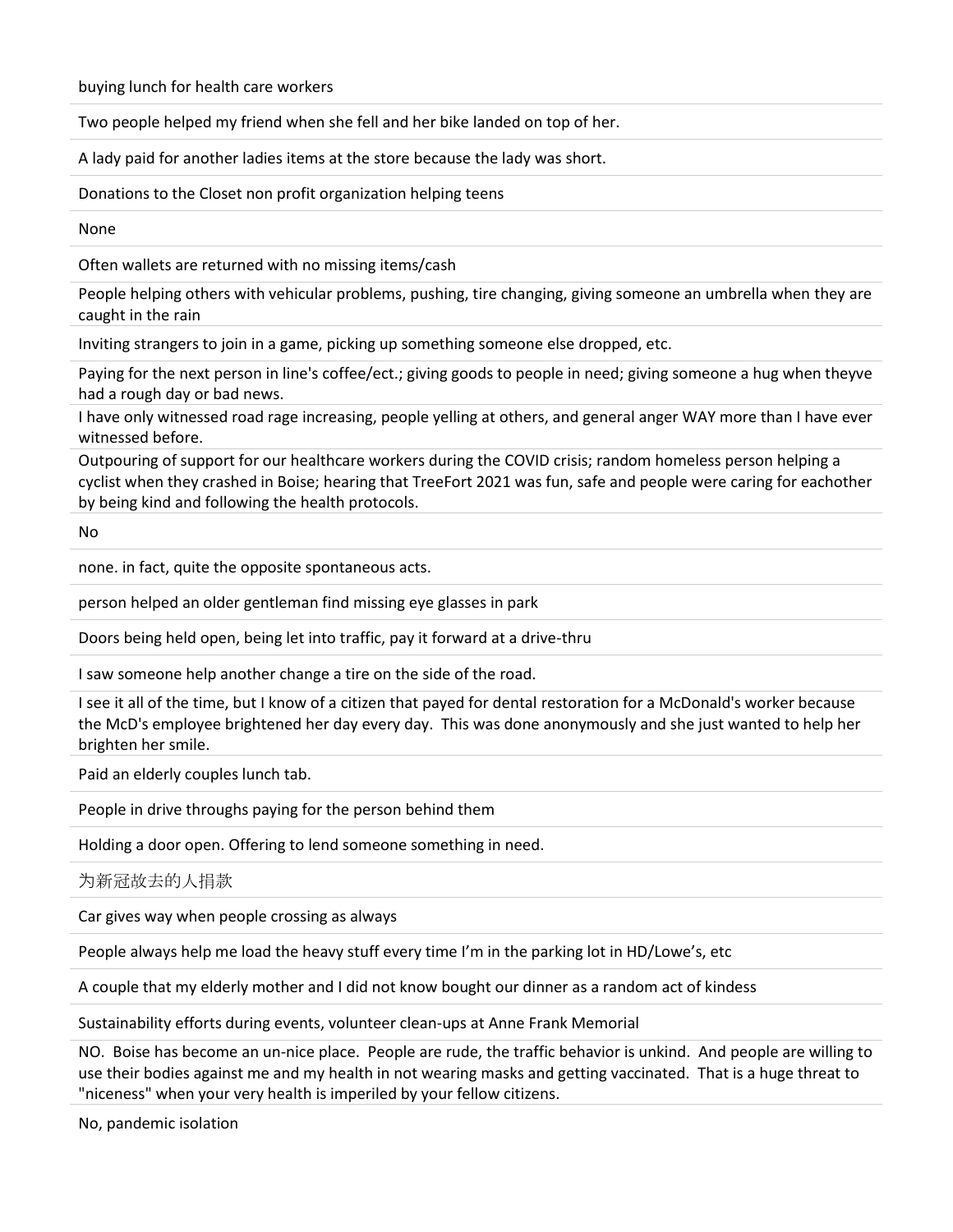Saw someone helping another person change a flat tire on the freeway today.

Too much nice things to say

My 39 yr old son is dying of ALS and his Home Healthcare nurse brought me a bouquet of roses on her 2nd visit to our home. She went out of her way to show empathy for the stress I've been going through for 2 years as my son's constant caregiver.

Giving cash to a homeless person, offering a new mask to patron who needed it, letting someone in to a lane during high traffic

Our team at the restaurant I work for pooled together to help a team member who was having medical issues to monetarily help out.

People stoping in traffic to give money to someone in need. Someone picking up trash in a parking lot as they headed into a store.

Cashier at Albertsons helped an older woman with her card- stood next to her & helped

Support our health care workers signs going up around town

Boise has changed. It's make believe nice

People look each other in the eye and say hello to strangers.

Letting people cross in a parking lot, letting someone enter or exit on Eagle Rd.

No

Yes a guy gave my wife 50 bucks for my kids clothes for no reason.

Someone pulled over to help someone else broken down on the road.

None

Goathead fest was a fun healthy accepting event.

When my car broke down, multiple people stopped and offered to help me.

Watched friend help another friend get a job

Pedestrian fell on sidewalk. Helped by folks to get help.

People showing support to our health care workers.

Helping a driver w a stalled car at an intersection - someone staying w a driver involved in an accident

I can't think of any? I've been away camping.

A teenager offering to help a semi elderly woman transfer groceries from her cart to her car.

Someone helping an elderly woman with her groceries

None. Boise is so divided right now.

No

Friends collecting household items for new Afghan refugees.

Healthcare workers, teachers, etc. Continuing to serve the community at risk to their own health

Picking up a dropped \$20 bill and letting the owner know he had dropped it from his pocket. Paying for a stranger's order.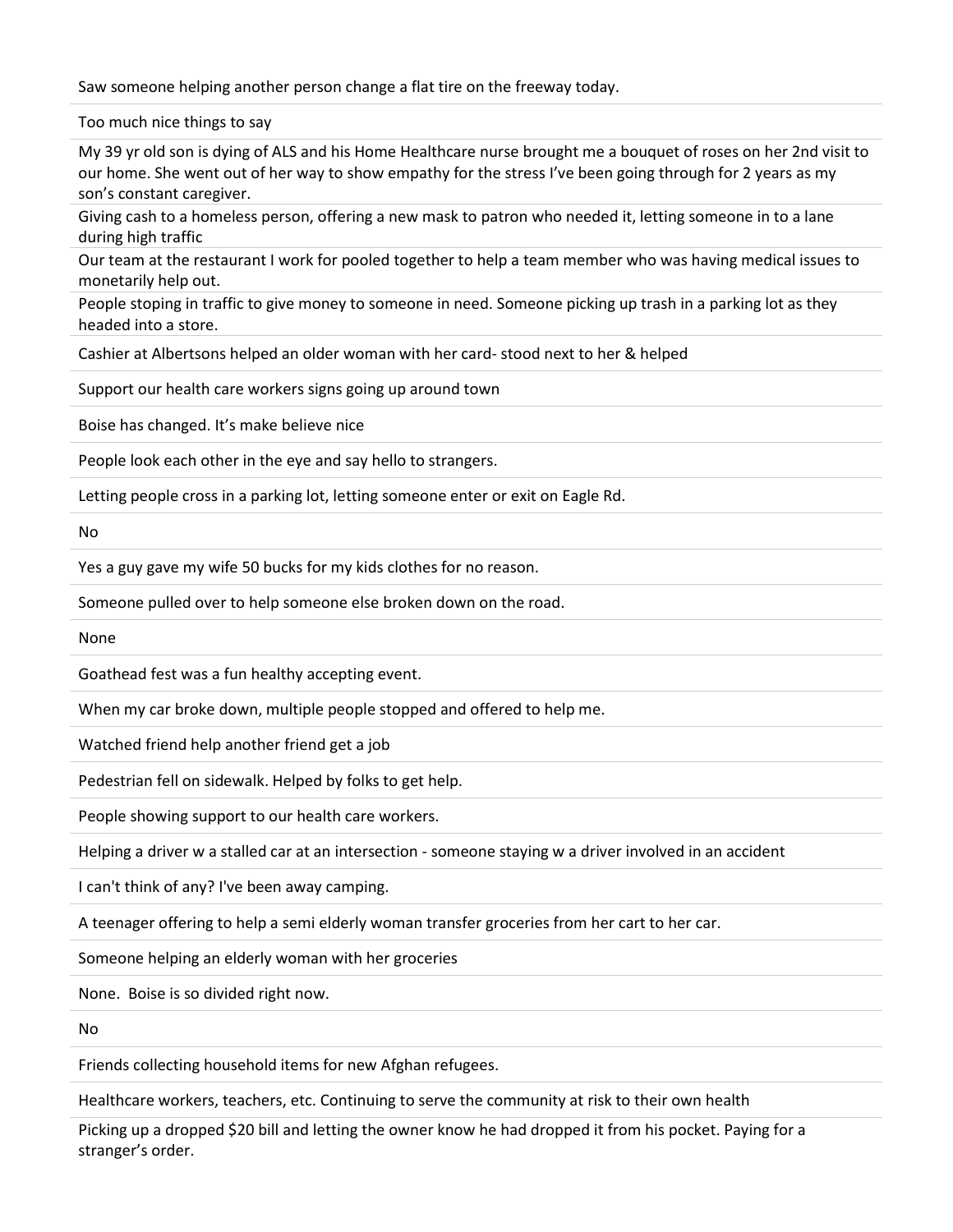## People providing money to people who run short in a store/grocery.

No

A ladies car broke down and people assisted pushing it out-of-the-way and conducting traffic so no one got hit

People helping older people in a grocery store get things for their cart

I was at a H.S. football game at the concession stand yesterday when a little girl at the counter reelaized she only had enough \$ for one bag of popcorn but needed two. When the HS student working the counter gave her the bad news, I just offered to pick up the extra bag on my tab, paid and walked away. She did thank me, but it really wasn't necessary considering she was probably only 5 or 6 years old & trying to navigate the buying process with no parent obviously nearby.

picking up trash while hiking

Thank you notes and gifts to health providers. Neighbors helping other neighbors paint their house. People sharing garden produce with others.

Nope

I have often witnessed Boiseans step up and assist neighbors and even strangers in need with GoFund me pledges or other material support.

Giving directions to someone who was lost; taking shopping cart back for an elderly shopper; explaining confusing directions

Drag queens stopping their speeches at Pride to get to know children and thank them for coming to pride events.

Someone paid for groceries for someone in line at the grocery store

I have often seen drivers stop for people in crosswalks. (It's state law, but people don't always do it.) A neighbor brought my garbage cans up from the street after trash day. I see people being kind every day, but more and more I am worried that I also see people being nasty. One act of kindness - to wear a mask when around others. Even if you don't feel that it is necessary to do, it makes other people feel comfortable and that's a nice thing to do for someone.

Leaving snacks and drinks out for delivery people to partake of.

Woman's car stalled on Myrtle near the busy Broadway intersection. A man got out of his car and helped a police officer push the car and the woman safely across the intersection into a parking lot

I probably have but cannot think of it at the moment

People supporting businesses that have experienced rude/aggressive behavior from other people who disagreed with the business owners' choice to establish pandemic-related safety protocols.

Hotels opening to the homeless to help with the pandemic

I'm sure I have seen some, but none come to mind at the time of this survey.

Letting someone in while driving

Opening doors for others when they are behind me

Sharing a table with strangers at Big City Coffee.

Helping others' with groceries/large packages; moving tables to accommodate new members to a group; airline boarding not being a hassle and easy support for others who are less mobile or handling children

Thank you's for these kinds of acts are posted almost every day on Next Door